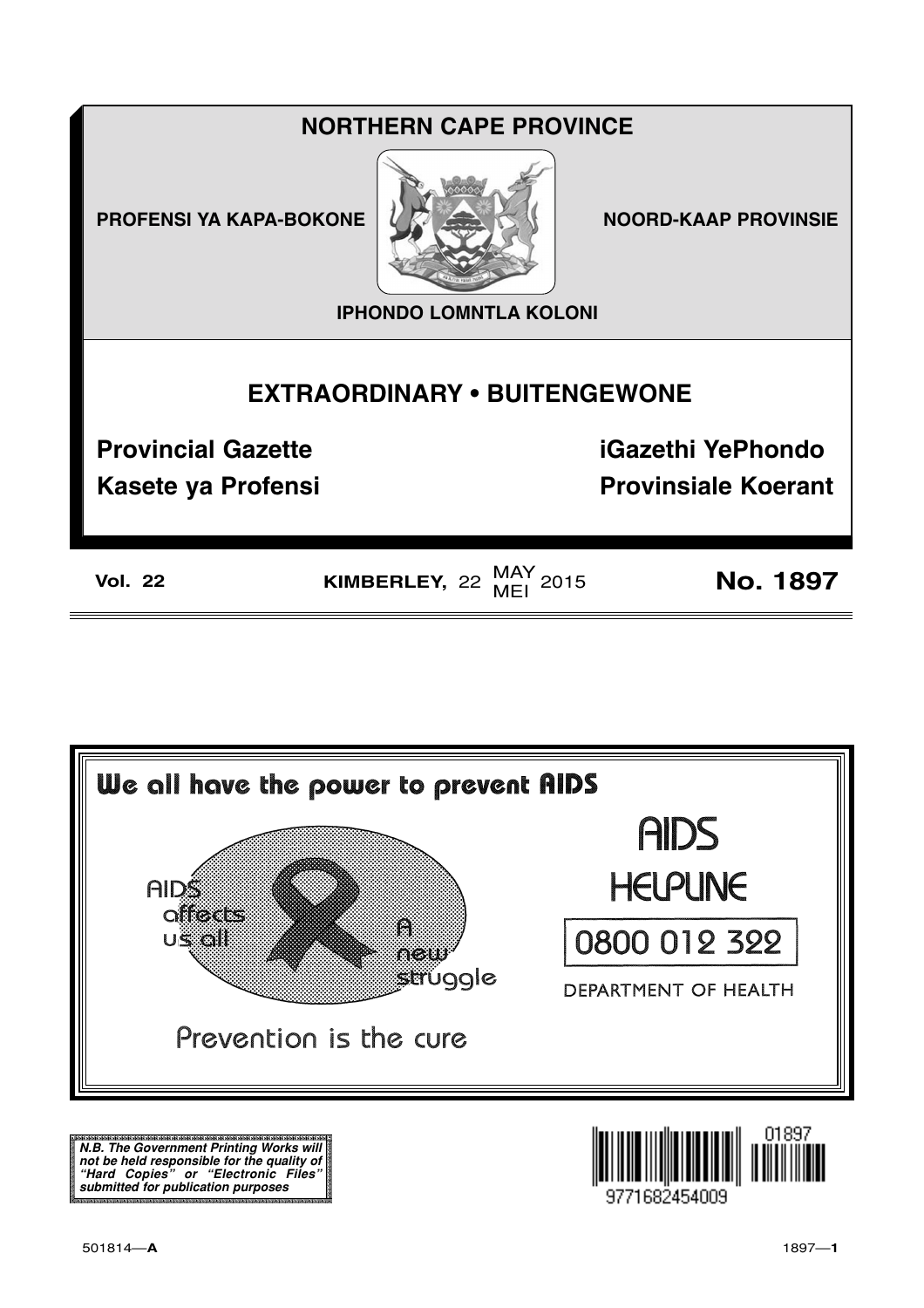# **from Government Printing Works Important** Information

Dear Valued Customers,

Government Printing Works has implemented rules for completing and submitting the electronic Adobe Forms when you, the customer, submits your notice request.

Please take note of these guidelines when completing your form.

**GPW Business Rules**

- 1. No hand written notices will be accepted for processing, this includes Adobe forms which have been completed by hand.
- 2. Notices can only be submitted in Adobe electronic form format to the email submission address submit.egazette@gpw.gov.za. This means that any notice submissions not on an Adobe electronic form that are submitted to this mailbox will be **rejected**. National or Provincial gazette notices, where the Z95 or Z95Prov must be an Adobe form but the notice content (body) will be an attachment.
- 3. Notices brought into GPW by "walk-in" customers on electronic media can only be submitted in Adobe electronic form format. This means that any notice submissions not on an Adobe electronic form that are submitted by the customer on electronic media will be **rejected**. National or Provincial gazette notices, where the Z95 or Z95Prov must be an Adobe form but the notice content (body) will be an attachment.
- 4. All customers who walk in to GPW that wish to submit a notice that is not on an electronic Adobe form will be routed to the Contact Centre where the customer will be taken through the completion of the form by a GPW representative. Where a customer walks into GPW with a stack of hard copy notices delivered by a messenger on behalf of a newspaper the messenger must be referred back to the sender as the submission does not adhere to the submission rules.
- 5. All notice submissions that do not comply with point 2 will be charged full price for the notice submission.
- 6. The current cut-off of all Gazette's remains unchanged for all channels. (Refer to the GPW website for submission deadlines – www.gpwonline.co.za)
- 7. Incorrectly completed forms and notices submitted in the wrong format will be rejected to the customer to be corrected and resubmitted. Assistance will be available through the Contact Centre should help be required when completing the forms. (012-748 6200 or email info.egazette@gpw.gov.za)
- 8. All re-submissions by customers will be subject to the above cut-off times.
- 9. All submissions and re-submissions that miss the cut-off will be rejected to the customer to be submitted with a new publication date.
- 10. Information on forms will be taken as the primary source of the notice to be published. Any instructions that are on the email body or covering letter that contradicts the notice form content will be ignored.

You are therefore advised that effective from **Monday, 18 May 2015** should you not comply with our new rules of engagement, all notice requests will be rejected by our new system.

Furthermore, the fax number **012- 748 6030** will also be **discontinued** from this date and customers will only be able to submit notice requests through the email address submit.egazette@gpw.gov.za.









IRU LEEKS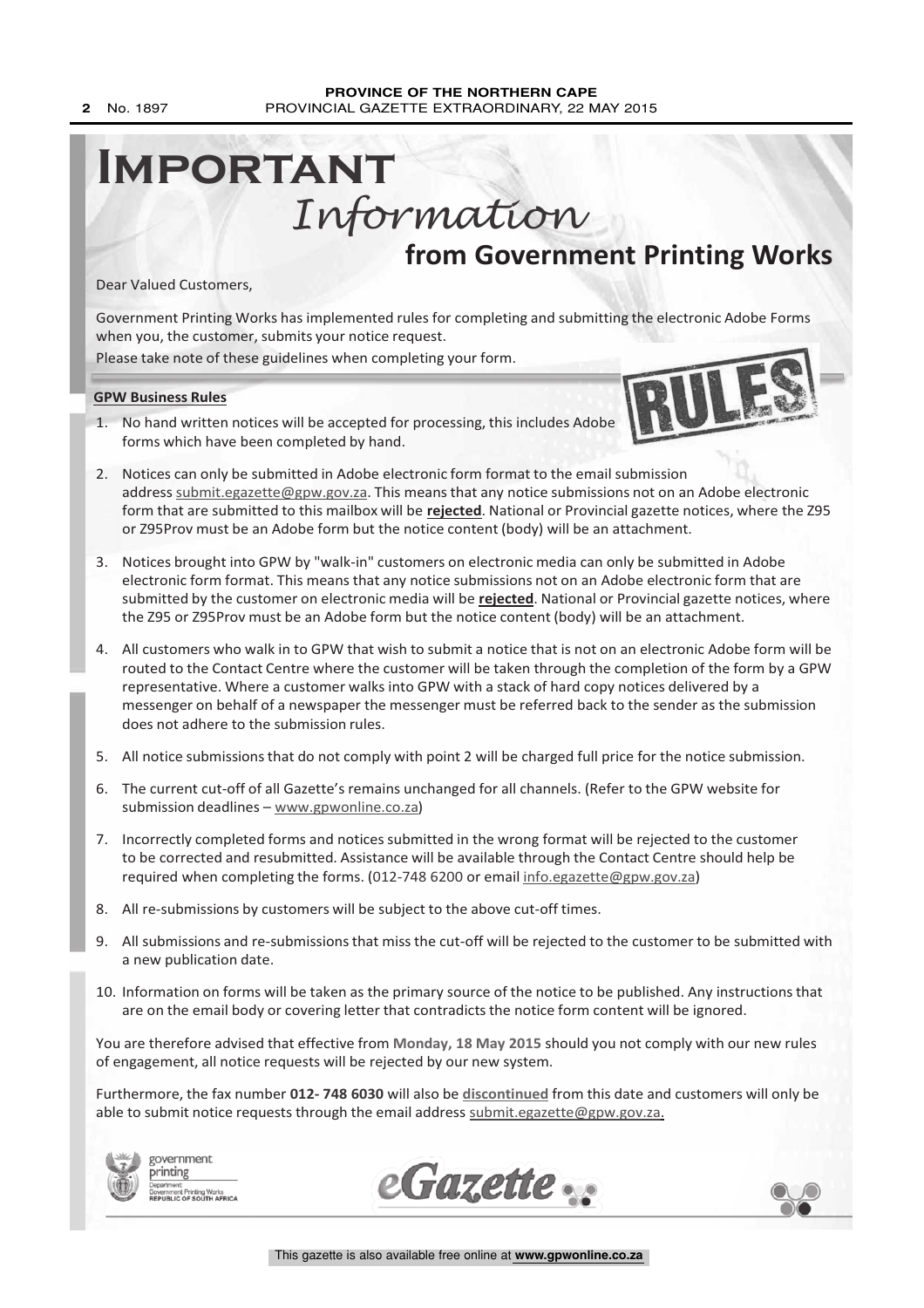#### **PROVINSIE NOORD-KAAP** BUITENGEWONE PROVINSIALE KOERANT, 22 MEI 2015 No. 1897 3



**DO** use the new Adobe Forms for your notice request. These new forms can be found on our website: www.gpwonline.co.za under the Gazette Services page.

**DO** attach documents separately in your email to GPW. (In other words, your email should have an Adobe Form plus proof of payment – 2 separate attachments – where notice content is applicable, it should also be a 3<sup>rd</sup> separate attachment)

**DO** specify your requested publication date.

**DO** send us the electronic Adobe form. (There is no need to print and scan it).



**DON'T** submit request as <sup>a</sup> single PDF containing all other documents, i.e. form, proof of payment & notice content, it will be **FAILED** by our new system.

**DON'T** print and scan the electronic Adobe form.

**DON'T** send queries or RFQ's to the submit.egazette mailbox.

**DON'T** send bad quality documents to GPW. (Check that documents are clear and can be read)

|  | <b>Form Completion Rules</b> |  |
|--|------------------------------|--|
|  |                              |  |

|                                                                                                                  | DOLTEST<br><b>Form Completion Rules</b>                                                                  |                                                                                                                                                                                                                                                                                                                                                                                             |  |  |  |
|------------------------------------------------------------------------------------------------------------------|----------------------------------------------------------------------------------------------------------|---------------------------------------------------------------------------------------------------------------------------------------------------------------------------------------------------------------------------------------------------------------------------------------------------------------------------------------------------------------------------------------------|--|--|--|
| No.                                                                                                              | <b>Rule Description</b>                                                                                  | <b>Explanation/example</b>                                                                                                                                                                                                                                                                                                                                                                  |  |  |  |
| 1.                                                                                                               | All forms must be completed in the chosen<br>language.                                                   | GPW does not take responsibility for translation of notice<br>content.                                                                                                                                                                                                                                                                                                                      |  |  |  |
| 2.                                                                                                               | All forms must be completed in sentence<br>case, i.e. No fields should be completed in all<br>uppercase. | e.g. "The company is called XYZ Production Works"                                                                                                                                                                                                                                                                                                                                           |  |  |  |
| No single line text fields should end with any<br>3.<br>punctuation, unless the last word is an<br>abbreviation. |                                                                                                          | e.g. "Pty Ltd.", e.g. Do not end an address field, company<br>name, etc. with a period (.) comma (,) etc.                                                                                                                                                                                                                                                                                   |  |  |  |
| $\overline{4}$ .                                                                                                 | Multi line fields should not have additional<br>hard returns at the end of lines or the field<br>itself. | This causes unwanted line breaks in the final output, e.g.<br>Do not type as:<br>43 Bloubokrand Street<br>Putsonderwater<br>1923<br>Text should be entered as:<br>43 Bloubokrand Street, Putsonderwater, 1923                                                                                                                                                                               |  |  |  |
| 5.                                                                                                               | Grid fields (Used for dates, ID Numbers,<br>Telephone No., etc.)                                         | Date fields are verified against format CCYY-MM-DD<br>$\bullet$<br>Time fields are verified against format HH:MM<br>$\bullet$<br>Telephone/Fax Numbers are not verified and allow<br>$\bullet$<br>for any of the following formats limited to 13<br>characters: including brackets, hyphens, and spaces<br>0123679089<br>$\bigcirc$<br>(012) 3679089<br>$\circ$<br>(012)367-9089<br>$\circ$ |  |  |  |
| 6.                                                                                                               | Copy/Paste from other documents/text<br>editors into the text blocks on forms.                           | Avoid using this option as it carries the original<br>$\bullet$<br>formatting, i.e. font type, size, line spacing, etc.<br>Do not include company letterheads, logos, headers,<br>$\bullet$<br>footers, etc. in text block fields.                                                                                                                                                          |  |  |  |





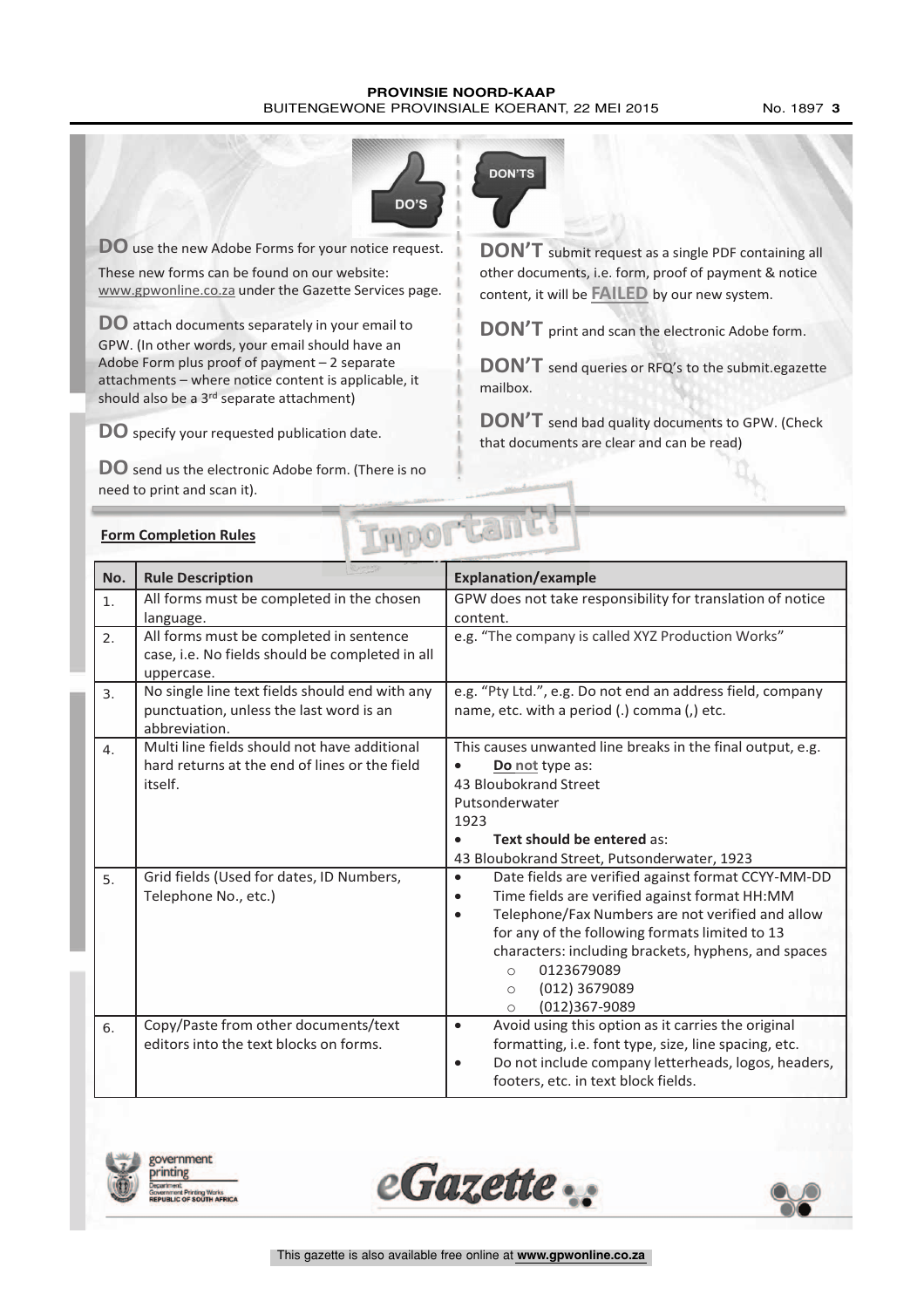| No. | <b>Rule Description</b>                                     | <b>Explanation/example</b>                                                                                                                                                                                                                                                                                                                                                                                                                                                                                                                                                                                                                                                                                                                                                                                                                                                                                                                                                                                                                         |
|-----|-------------------------------------------------------------|----------------------------------------------------------------------------------------------------------------------------------------------------------------------------------------------------------------------------------------------------------------------------------------------------------------------------------------------------------------------------------------------------------------------------------------------------------------------------------------------------------------------------------------------------------------------------------------------------------------------------------------------------------------------------------------------------------------------------------------------------------------------------------------------------------------------------------------------------------------------------------------------------------------------------------------------------------------------------------------------------------------------------------------------------|
| 7.  | Rich text fields (fields that allow for text<br>formatting) | Font type should remain as Arial<br>$\bullet$<br>Font size should remain unchanged at 9pt<br>$\bullet$<br>Line spacing should remain at the default of 1.0<br>$\bullet$<br>The following formatting is allowed:<br>$\bullet$<br><b>Bold</b><br>$\circ$<br><b>Italic</b><br>$\circ$<br>Underline<br>$\circ$<br>Superscript<br>$\circ$<br>Subscript<br>$\circ$<br>Do not use tabs and bullets, or repeated spaces<br>in lieu of tabs and indents<br>Text justification is allowed:<br>Left<br>$\circ$<br>Right<br>$\circ$<br>Center<br>$\circ$<br>Full<br>$\circ$<br>Do not use additional hard or soft returns at the<br>end of line/paragraphs. The paragraph breaks<br>are automatically applied by the output<br>software<br>Allow the text to wrap automatically to<br>$\circ$<br>the next line only use single hard return<br>to indicate the next paragraph<br>Numbered lists are allowed, but no<br>$\circ$<br>special formatting is applied. It maintains<br>the standard paragraph styling of the<br>gazette, i.e. first line is indented. |
|     | e.g.<br>The quick brown fox jumps over the lazy river.      | 1. The quick brown fox jumps over the lazy river. The quick brown fox jumps over the lazy river.<br>2. The quick brown fox jumps over the lazy river. The quick brown fox jumps over the lazy river.                                                                                                                                                                                                                                                                                                                                                                                                                                                                                                                                                                                                                                                                                                                                                                                                                                               |



You can find the **new electronic Adobe Forms** on the website www.gpwonline.co.za under the Gazette Services page.

**Experimedion**<br>
You can find the new electronic<br>
Adobe Forms on the website<br>
<u>www.gowonline.co.za</u> under the<br>
Gazette Services page.<br>
Contact the eGazette Contact Centre<br>
on 012-748 6200 or email<br>
Info.egazette@gow.gov.za For any **queries** or **quotations**, please contact the **eGazette Contact Centre** on 012-748 6200 or email  $info.egazette@gpw.gov$ 

**ment Printing Works<br>ILIC OF SOUTH AFRICA** 

*Government Printing Works does not accept responsibility for notice requests submitted through the discontinued channels as well as for the quality and accuracy of information, or incorrectly captured information and will not amend information supplied.*

*GPW will not be held responsible for notices not published due to non-compliance and/or late submission.*





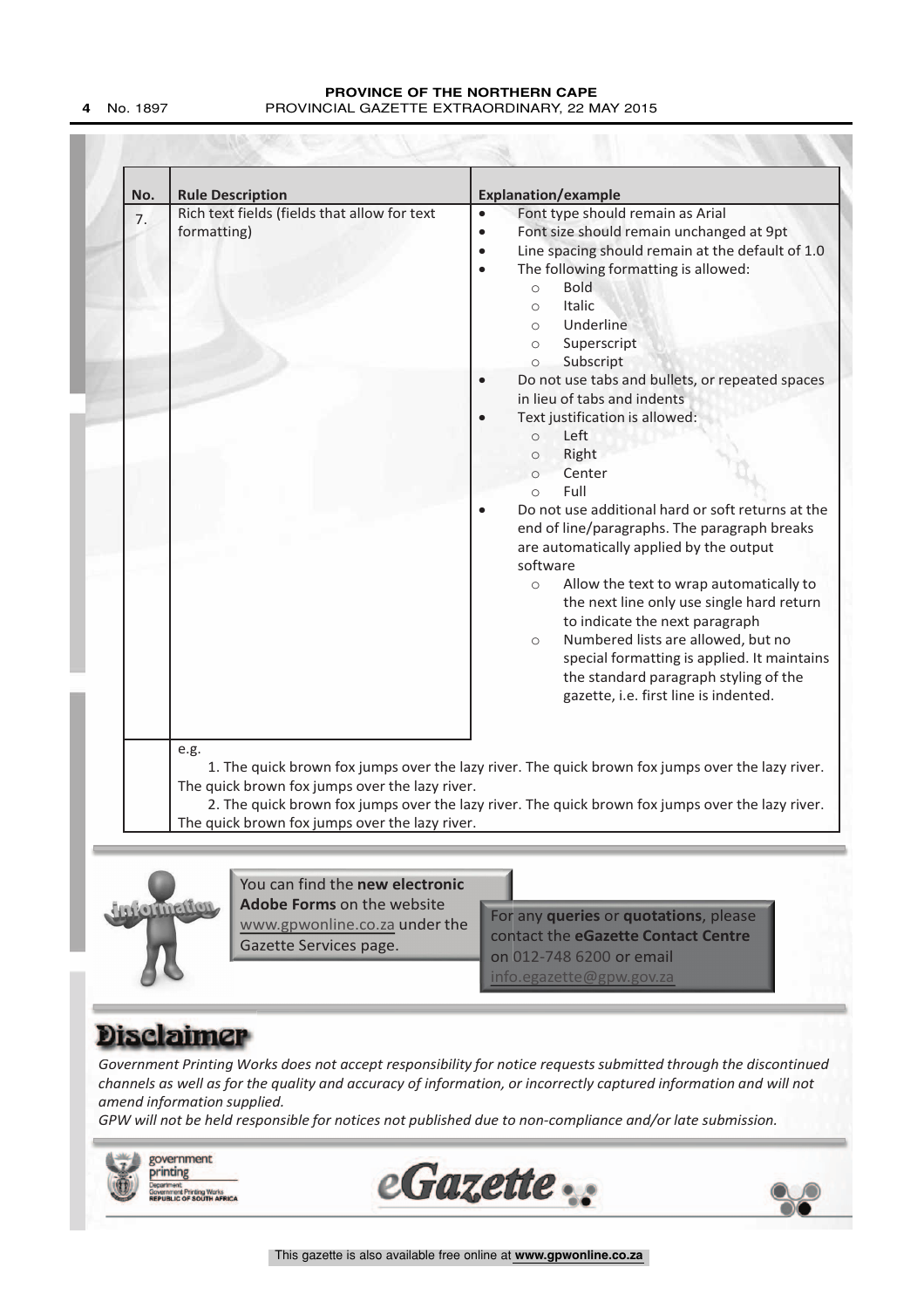#### **IMPORTANT NOTICE**

**The Government Printing Works will not be held responsible for faxed documents not received due to errors on the fax machine or faxes received which are unclear or incomplete. Please be advised that an "OK" slip, received from a fax machine, will not be accepted as proof that documents were received by the GPW for printing. If documents are faxed to the GPW it will be the sender's responsibility to phone and confirm that the documents were received in good order.**

**Furthermore the Government Printing Works will also not be held responsible for cancellations and amendments which have not been done on original documents received from clients.**

### **CONTENTS • INHOUD**

#### **GENERAL NOTICE**

39 Spatial Planning and Land Use Management Act (16/2013): Kamiesberg Local Municipality: District Municipal Planning Tribunal ........................................................................................................................................................... 5 1897

### GENERAL NOTICE

#### **NOTICE 39 OF 2015**

#### KAMIESBERG LOCAL MUNICIPALITY

#### DISTRICT MUNICIPAL PLANNING TRIBUNAL

Notice is hereby given in terms of the provisions of Section 34 (2) and (3) of the Spatial Planning and Land Use Management Act 16 of 2013 that the Council of the Namaqua District Municipality have entered into an agreement with Kamiesberg Municipality to establish a Municipal Planning Tribunal to receive and dispose of land development applications and land use applications within the district municipal area.

Joseph Gerhardus Cloete Municipal Manager

**Gazette** No.

Page<br>No.

No.  $\sim$  No.